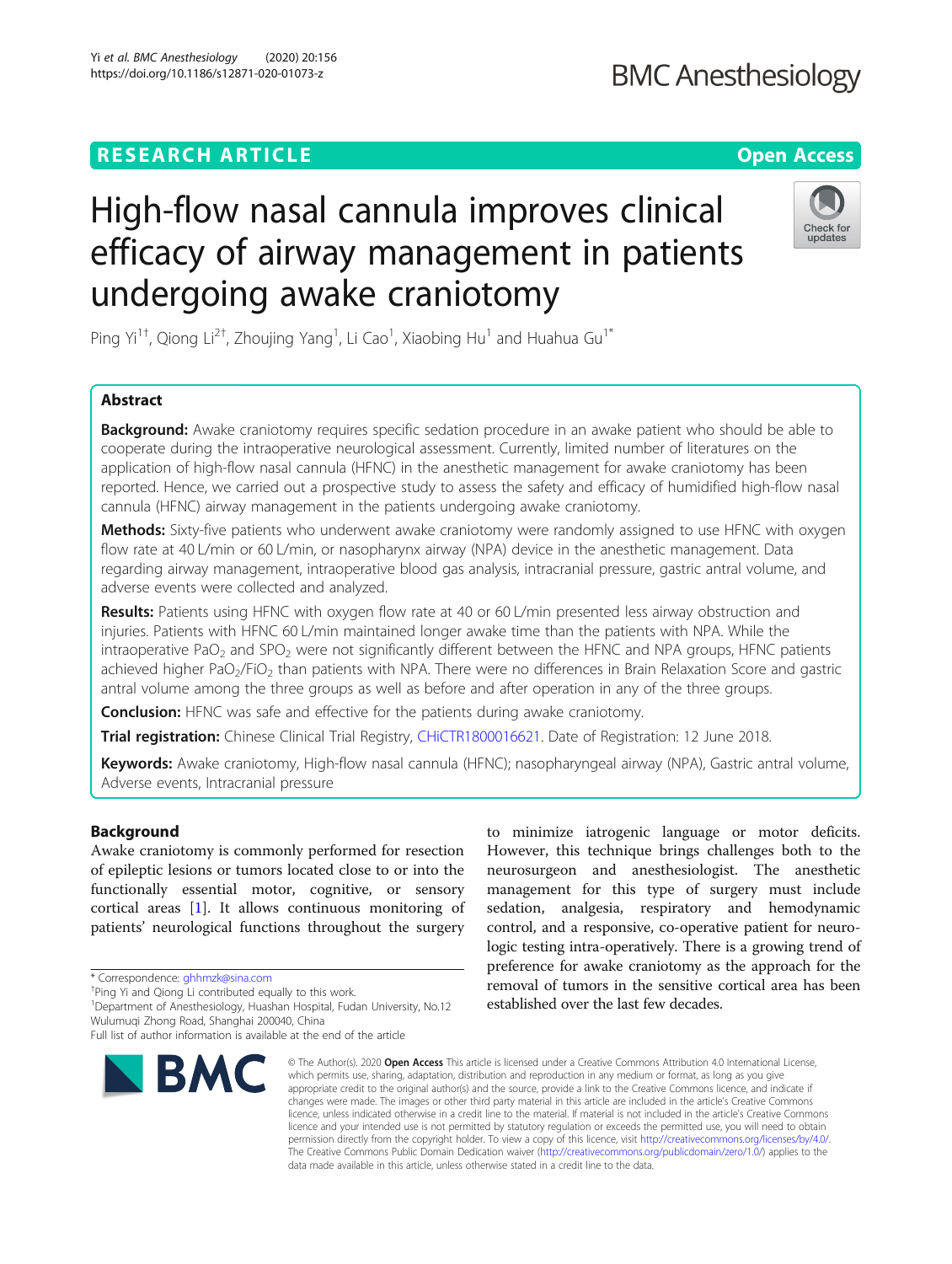Airway management in the anesthesia for awake craniotomy is always concerned by anesthesiologists. Up to date, a series of venting devices including nasal cannula [\[2](#page-6-0)], simple facemask [[3](#page-6-0)], bilateral nasopharyngeal [[4](#page-6-0)], laryngeal mask [[5](#page-6-0)], and endotracheal tube [\[6](#page-6-0)] have been used in the awake craniotomy. When these methods were applied, the patient's head is fixed during the surgical procedure, and potential laryngospasm or cough occur when the patient is awake, which may result in surgical bleeding, increased intracranial pressure or neurological injury. Thus, endotracheal intubation or laryngeal mask, and a deeper grade of sedation/anesthesia (BIS value at 40–60) are required for the patients to prevent coughing and laryngospasm. Consequently, it takes a longer time for the patient to recover from anesthesia. Furthermore, it is difficult to re-establish the airway when the patient is inducted into the state of being asleep again [\[6](#page-6-0)–[8](#page-6-0)]. The spontaneous breathing can be maintained under mild to moderate sedation (BIS value 60–80) through nasopharynx or oropharyngeal airways. However, nasopharyngeal or oropharyngeal airways could not completely relieve upper airway obstruction, and concentration of inhaled oxygen cannot be adjusted. In addition, nasopharyngeal airway may cause injury to nasopharynx, and the airway may be obstructed by secretions or blood clot. Furthermore, some patients may have difficulty in tolerating the nasopharyngeal or oropharyngeal airways or feel uncomfortable due to the dry airway.

Currently, while there is still no consensus or any established protocol for the best airway management for awake craniotomy, in recent years, a novel oxygen supply device, a high-flow nasal cannula (HFNC), has been introduced into medical practice [\[9](#page-6-0)–[11\]](#page-7-0). HFNC is capable of delivering humidified (100% humidity) and heated  $(37 \degree C)$  oxygen at a maximum flow rate of 60 L/ min [\[11,](#page-7-0) [12](#page-7-0)]. HFNC has presented many potential advantages over traditional oxygen supply devices, including decreased nasopharyngeal resistance, washing out of the nasopharyngeal dead space, generation of positive pressure in the pharynx, increasing alveolar recruitment in the lungs, humidification of the airways, increased fraction of inspired oxygen and improved mucociliary clearance [\[13](#page-7-0)–[18](#page-7-0)]. Emerging evidence indicates that HFNC is effective in various clinical settings, such as acute respiratory failure [\[11](#page-7-0), [19](#page-7-0), [20\]](#page-7-0), acute heart failure [\[21](#page-7-0), [22\]](#page-7-0), postoperative hypoxemia after cardiac surgery [[23,](#page-7-0) [24\]](#page-7-0), during sedation and analgesia [\[25\]](#page-7-0). However, there is no published study on the investigation of clinical efficacy and safety of HFNC in patients undergoing awake craniotomy. Therefore, we designed this study to evaluate the clinical outcomes of HFNC by comparing HFNC with NPA in the anesthesia management for awake craniotomy. The primary endpoint of this study was to determine if HFNC could be safely used during awake craniotomy, and secondary endpoint was to determine if HFNC is superior to the traditional NPA in terms of outcomes and safety in the awake craniotomy.

## **Methods**

## Study population

We collected medical data of patients who underwent awake craniotomy at our hospital from June 2018 to July 2019. This manuscript adheres to the applicable CON-SORT guidelines. This clinical trial was approved by the Institutional Ethics Committee (approval number: KY2018–232) and registered at [http://www.chictr.org.cn/](http://www.chictr.org.cn/index.aspx) [index.aspx](http://www.chictr.org.cn/index.aspx) (registration number: CHiCTR1800016621).

The inclusion criteria: 1). Patients were 14–70 years of age. No gender preference; 2). Intracranial tumors or epileptic lesions located in the eloquent brain areas and its peripheral areas, wake-up anesthesia was required in craniotomy; 3). American Society of Anesthesiologists (ASA) physical status: Grade I or II; 4). Patients had no aphasia or changes in muscle strength before surgery.

The exclusion criteria: 1). Patients had severe organ diseases and were in decompensation (such as medical severe complications: a. Cardiac functional capacity ≥ class III; b. Respiratory failure; c. Hepatic and renal dysfunction; d. Hematological diseases; e. Uncontrolled hypertension; f. Patients with a history of COPD, pulmonary fibrosis, or long-term heavy smoking before surgery; g. Patients with severe intracranial hypertension, or even had cerebral herniation before surgery); 2). Patients who were extremely fear of surgery and were expected to have difficulty in cooperating during the operation; 3). Patients with conscious or cognitive dysfunction before surgery; 4). Patients who were unable to communicate well before surgery; 5). Patients with morbid obesity  $(BMI \geq 40)$  accompanied by obstructive sleep apnea syndrome; 6). Patients had difficult airways; 7). Patients suffered from glioma along with other tumors outside the nervous system; 8). Pregnant women; 9). Patients involved in other clinical trials in the past three months.

Sixty-five patients were eventually enrolled in this study. They were randomly assigned into the following three groups according to the airway management during anesthesia: Group 1 ( $n = 22$ ), patients used HFNC device with an oxygen flow rate of 40 L/min (HFNC 40); Group 2  $(n = 20)$ , patients used HFNC device with an oxygen flow rate of 60 L/min (HFNC 60); Group 3 ( $n = 23$ ), patients used nasopharyngeal airway (NPA). Patients were evaluated during the pre-operative visit by the anesthesiologist and the procedure was explained in detail.

#### Anesthesia management

In the operating room, the peripheral intravenous catheters were set up, and standard monitors such as electrocardiograph, pulse oximeter, and non-invasive blood pressure measurement devices were connected. Invasive blood pressure was monitored after arterial cannulation with local antiesthetic (LA) infiltration in radial or dorsalis pedis artery. Bispectral index (BIS®) monitoring (A-2000; Aspect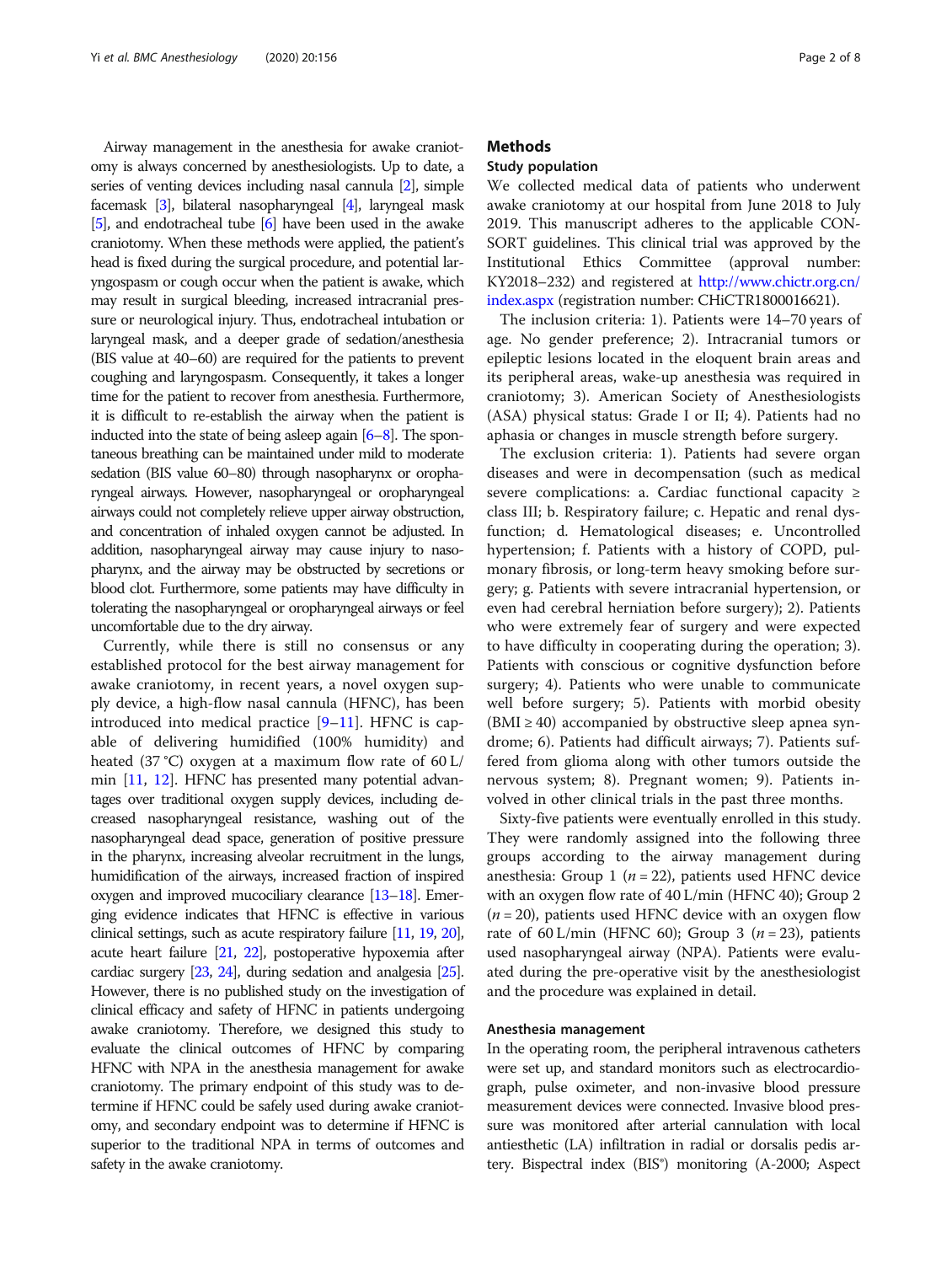Medical Systems, Newton, MA, USA) was connected to titrate the amount of sedatives and hypnotics. Sedative drugs were injected by a pump in the following sequence: 1). A loading dose of 0.6 μg/kg dexmedetomidine was infused within 15 min. Then, dexmedetomidine was maintained at 0.1 μg/kg/h. 2). Remifentanil Target controlled Infusion model (TCI) (Ce) was maintained at 0.5–2.0 ng/ml, which started from 0.5 μg and increased by 0.5 μg every 5–10 min till respiration frequence was at least 12 times/min. When respiration was nearly 12 times/min, TCI increased by 0.25 μg till stabilized. After the scalp nerve was blocked with 20 mL of 0.75% ropivacaine + 10 mL of 2% lidocaine + 1: 200,000 of epinephrine, propofol was infused under TCI (Ce) model at the dose of 1.0–2.0 μg/ml. Specifically, titration target of propofol was to reach BIS: 60–70, and respiration frequency: 10–20 times/min. Propofol TCI was set to  $1.0-2.0 \mu g/mL$ , which started from  $1.0 \mu g$  and increased by 0.5 μg every 10–15 min till BIS reached 70. If BIS decreased to 60, TCI concentration increased by 0.25 μg till stabilized. Three ways of oxygen delivery were established. 1). Group I- HFNC 40, high-flow nasal cannula (HFNC) device was used, and oxygen flow rate was set at  $40$  L/ min, FiO<sub>2</sub> 60%, airway humidified temperature was set at 34°C; 2). Group II- HFNC 60, high-flow nasal cannula (HFNC) device was used, and oxygen flow rate was set at 60 L/ min; FiO<sub>2</sub> 60%, airway humidified temperature was set at 34°C; 3). Group III-nasopharyngeal airway (NPA): nasopharynx airway device was used. The end of the nasopharyngeal airway was connected to the threaded tube of anesthesia machine. The oxygen flow rate was set at 6 L/min, FiO<sub>2</sub> 60% with no humidification.

When BIS value was maintained at 60–70 and the respiratory rate was maintained at 12–20 times/min by titration of propofol and remifentanil, induction of anesthesia was considered as completed. A urinary catheter was inserted. The head of the patient was fixed with a Mayfield head clamp. The body was adjusted to a comfortable position; with the head slightly elevated in order to avoid jugular venous flow compression. Such position prevents airway occlusion when the patient was asleep. The patient was asleep during the processes of scalp incision, bone flap removal, and dura suspending. Before bone flap removal, mannitol was administrated at the dose of 1.0 g/kg for 20 min. The intracranial pressure was assessed by the surgeons five seconds after removing the bone flap using Brain Relaxation Score (BRS). Specifically, by palpating and feeling the tension of the dura mater, BRS was subjectively scored by the surgeons from 1 to 10, with 10 was the most satisfied intracranial pressure control. After the dura suspending was done, propofol infusion was stopped, and the patient was allowed to wake up spontaneously. If the patient could not be awoken in 10 min after stopping propofol infusion, dexmedetomidine infusion would be decreased or stopped.

After the BIS value was maintained above 90, cortical functional mapping was achieved using NIM-ECLIPSE® System (Medtronic Xomed Inc., Jacksonville, FL, USA) with a monopolar probe, delivering stimuli with a single 1 ms pulse with a 60 Hz frequency during surgical tumor resection. Upon the requirement of surgeons, the deep sedation was induced again by the titration of propofol, dexmedetomidine, and remifentanil. BIS value at 60–70 and the respiratory rate at 12–20 times/min could be considered as the completion of re-induction of anesthesia.

## Study variables

The baseline characteristics including age, gender, body mass index (BMI) and ASA physical status was collected. The following intraoperative data were collected: 1). Blood gas analysis at 6 different time points (before induction of anesthesia; 15 min after induction of anesthesia, 15 min after the adjustment of comfortable body position, dura suspension was completed, functional mapping was being performed, 15 min after re-induction of anesthesia). 2). Vital signs (heart rate, blood pressure,  $SpO<sub>2</sub>$ , and respiratory rate were measured every 5 min). 3). Depth of sedation/ anesthesia (BIS value and OAA/S score). 4). Brain Relaxation Score, which was assessed every 15 min. 5). The time that patients took to wake up spontaneously. 6). The total time that patients were awake. 7). Total dose of each sedative drug. 8). Total anesthesia time. 9). Gastric antral volume before and after surgery. 10). Incidence of adverse events. The gastric antral volume was evaluated by measuring the crosssectional area (CSA) of the antrum using the ultrasound [[26\]](#page-7-0). The head to sacral (CC) and anteroposterior (AP) diameter of the antrum was measured. The CSA was calculated by the formula CSA = AP x CC x π/4.

## Adverse events

Information of the following adverse events was collected. 1). The incidence of respiratory tract obstruction, which was defined as no airflow, apnea, or snoring due to partial airway obstrction. 2). Airway injury, which was defined as blood or bloody secretion found on the tube of NPA or in the patients' mouth. 3). Increased intracranial pressure that required instant treatment.

#### Statistical analysis

The sample size was calculated using PASS11 software. By ANOVA, took  $SPO<sub>2</sub>$  as major parameter, that is, gave  $SPO<sub>2</sub>$  as 100, 95, and 97 for HFNC 40, HFNC 60 and NPA, respectively, and a was 0.05. Sample number was from 5 to 40 with 5 as interval, and standard deviations were 2, 4, and 5. Statistical power and sample size were then calculated. When sample number was 20 and SD was 5, 0.8 of the statistical power was obtained; if SD was 2, 1 statistical power was obtained. Therefore, 20 was chosen as the sample size of each group.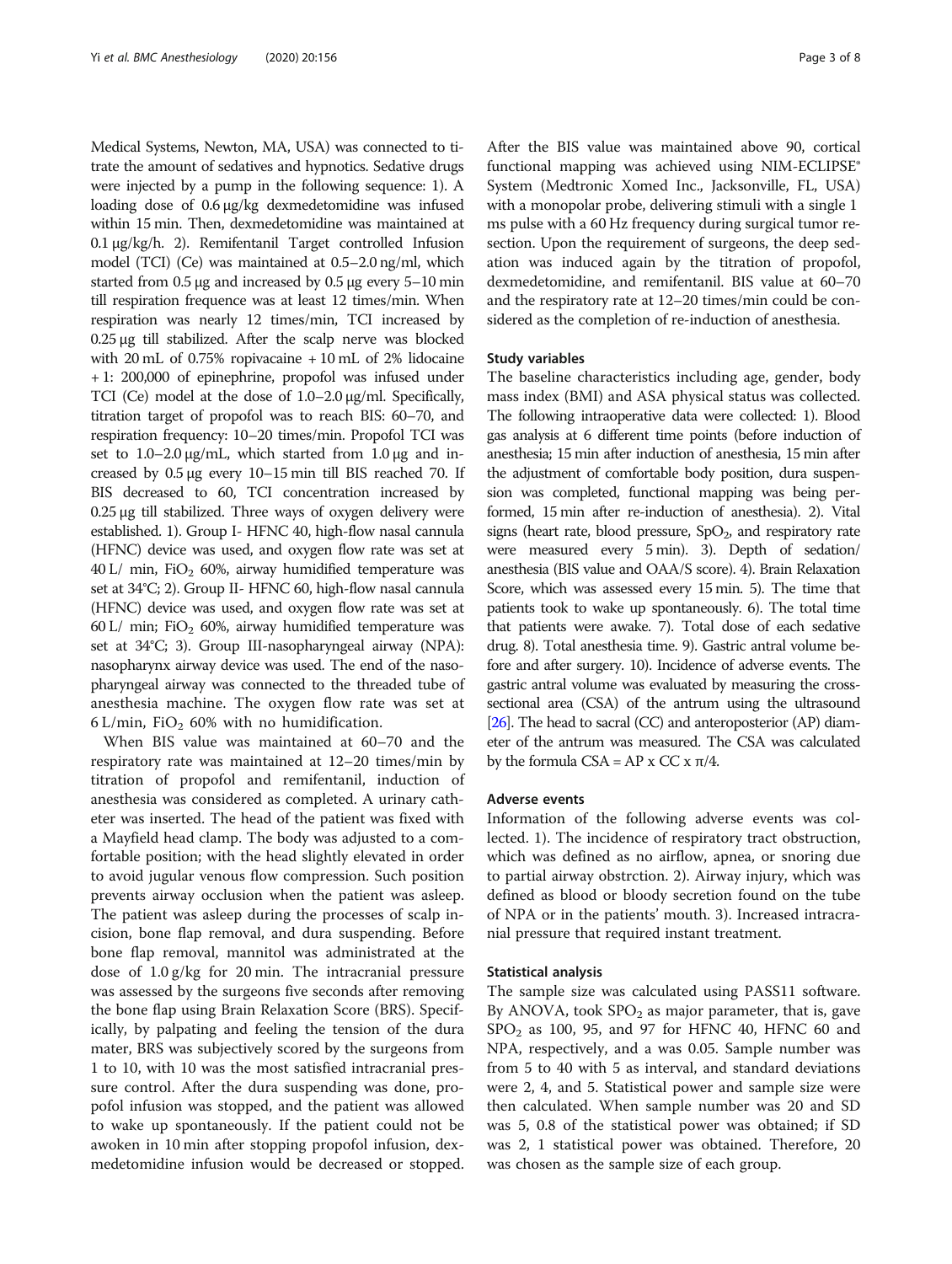| Variables                            | Index of variables           | HFNC 40<br>$(n = 22)$ | HFNC 60<br>$(n = 20)$ | <b>NPA</b><br>$(n = 23)$ |
|--------------------------------------|------------------------------|-----------------------|-----------------------|--------------------------|
| Age (years)                          | Mean $\pm$ SD                | $37.32 \pm 15.28$     | $41.25 \pm 13.89$     | $40.43 \pm 10.16$        |
| Body Mass Index (kg/m <sup>2</sup> ) | $Mean \pm SD$                | $23.71 \pm 3.68$      | $23.45 \pm 4.16$      | $21.81 \pm 2.29$         |
| Gender                               | Male                         | 11 (50.00)            | 13 (65.00)            | 11(47.83)                |
|                                      | Female                       | 11 (50.00)            | 7(35.00)              | 12 (52.17)               |
| ASA physical status                  |                              | 10(45.45)             | 11 (55.00)            | 16 (69.57)               |
|                                      | Ш                            | 12 (54.55)            | 9(45.00)              | 7(30.43)                 |
| Epilepsy                             | No                           | 18 (81.82)            | 18 (90.00)            | 18 (78.26)               |
|                                      | Yes                          | 4(18.18)              | 2(10.00)              | 5(21.74)                 |
| Hypertension                         | No.                          | 20 (90.91)            | 19 (95.00)            | 23 (100.0)               |
|                                      | Yes                          | 2(9.09)               | 1(5.00)               | 0(0.00)                  |
| Surgery type                         | Other surgery                | 4(18.18)              | 1(5.00)               | 2(8.70)                  |
|                                      | Right-sided glioma resection | 7(31.82)              | 2(10.00)              | 7(30.43)                 |
|                                      | Left-sided glioma resection  | 11 (50.00)            | 17 (85.00)            | 14 (60.87)               |

<span id="page-3-0"></span>Table 1 Baseline characteristics of the participants

HFNC high-flow nasal cannula, NPA nasopharyngeal airway, ASA American Society of Anesthesiologists

The categorical variables were expressed as the frequency (%), and the Chi-square test was used for comparison. The measurable variables were expressed as mean ± SD, representation or median (interquartile range). Differences between groups were compared using One-way ANOVA when normal distribution was achieved, followed by StudentNewman-Keuls (SNK) test. If the normal distribution was not achieved, the Kruskal-Wallis test was used. Comparison within group, that is, before and after operation, was performed by Paired Student  $t$  test. All tests were two-tailed and statistical significance was accepted at  $P < 0.05$ . All statistical analysis was performed with SAS 9.2.

Table 2 Intraoperative blood gas analysis among three groups

| Variables                          | Sample collection time point         | HFNC 40<br>$(n = 22)$ | HFNC 60<br>$(n = 20)$ | <b>NPA</b><br>$(n = 23)$        |
|------------------------------------|--------------------------------------|-----------------------|-----------------------|---------------------------------|
| SpO <sub>2</sub>                   | Before induction of anesthesia       | $98.2 \pm 1.4$        | $97.4 \pm 2.0$        | $97.5 \pm 1.2$                  |
|                                    | 15 min after induction of anesthesia | $99.4 \pm 1.0$        | $99.6 \pm 0.5$        | $99.8 \pm 0.4$                  |
|                                    | 15 min after achieving position      | $99.6 \pm 0.7$        | $99.5 \pm 0.6$        | $99.7 \pm 0.6$                  |
|                                    | End of dura suspension               | $99.6 \pm 0.7$        | $99.6 \pm 0.5$        | $99.8 \pm 0.4$                  |
|                                    | Cortical functional mapping          | $99.5 \pm 0.8$        | $99.8 \pm 0.3$        | $99.9 \pm 0.2$                  |
|                                    | 15 min after re-induction            | $99.7 \pm 0.7$        | $99.6 \pm 0.6$        | $99.7 \pm 0.5$                  |
| PaCO <sub>2</sub>                  | Before induction of anesthesia       | $39.4 \pm 3.7$        | $38.6 \pm 4.7$        | $39.5 \pm 4.9$                  |
|                                    | 15 min after induction of anesthesia | $46.2 \pm 4.6$        | $45.8 \pm 7.3$        | $49.6 \pm 6.6$                  |
|                                    | 15 min after achieving position      | $48.0 \pm 4.3$        | $47.9 \pm 6.3$        | $50.7 \pm 6.2$                  |
|                                    | End of dura suspension               | $50.2 \pm 4.1$        | $49.2 \pm 6.1$        | $51.7 \pm 6.2$                  |
|                                    | Cortical functional mapping          | 44.1 $\pm$ 2.8        | $42.3 \pm 4.9$        | $43.6 \pm 5.9$                  |
|                                    | 15 min after re-induction            | $47.0 \pm 4.3$        | $46.0 \pm 5.0$        | $48.3 \pm 5.4$                  |
| PaO <sub>2</sub> /FiO <sub>2</sub> | Before induction of anesthesia       | $451.8 \pm 69.4$      | $421.9 \pm 112.7$     | $447.8 \pm 64.9$                |
|                                    | 15 min after induction of anesthesia | $475.5 \pm 81.7$      | $496.00 \pm 80.54$    | 332.1 $\pm$ 115.0 <sup>*#</sup> |
|                                    | 15 min after achieving position      | $500.5 \pm 93.6$      | $499.45 \pm 73.21$    | $376.9 \pm 92.1$ <sup>*#</sup>  |
|                                    | End of dura suspension               | $477.6 \pm 103.8$     | $464.2 \pm 90.8$      | $384.3 \pm 98.6$ <sup>*#</sup>  |
|                                    | Cortical functional mapping          | $475.0 \pm 106.1$     | $465.4 \pm 78.0$      | $275.1 \pm 92.8$ <sup>*#</sup>  |
|                                    | 15 min after re-induction            | $488.1 \pm 100.4$     | $494.7 \pm 81.0$      | $315.6 \pm 93.9$ <sup>*#</sup>  |

Data were expressed as mean ± SD. \*P < 0.05 compared with HFNC 40 group; <sup>#</sup>P < 0.05 compared with HFNC 60 group. HFNC: high-flow nasal cannula; NPA:<br>pasopharyngeal airway nasopharyngeal airway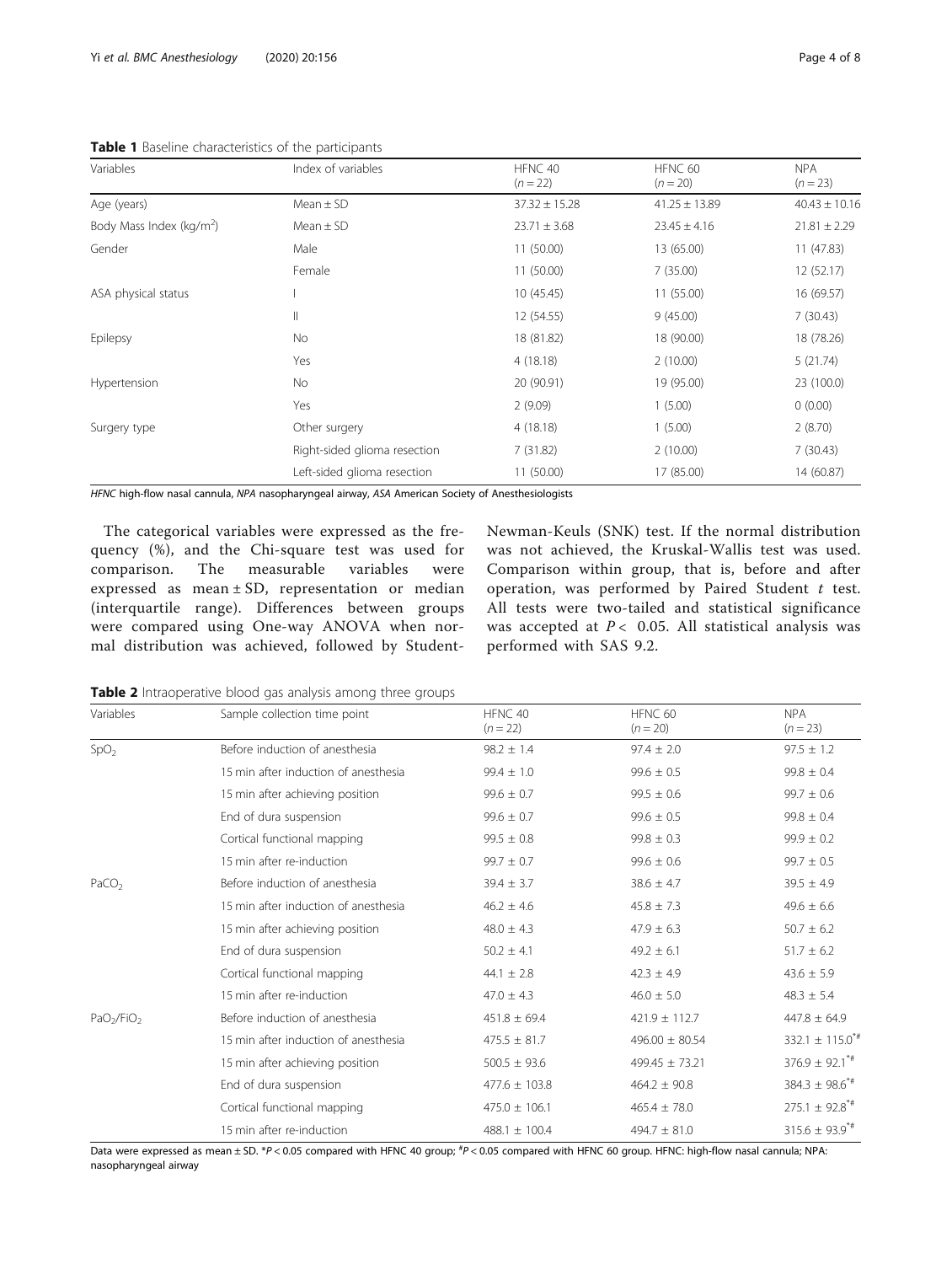| <b>Table 3</b> PaCO <sub>2</sub> alteration at the end of dura suspension |  |  |
|---------------------------------------------------------------------------|--|--|
| compared to before surgery                                                |  |  |

| Group      | Sample<br>Number | <b>Difference</b><br>(Mean $\pm$ SD) | Median<br>(Interguartile range) | $P$ value            |
|------------|------------------|--------------------------------------|---------------------------------|----------------------|
| HFNC 40    | -22              | $10.80 \pm 4.40$                     | 10.75 (6.50,13.90)              | < 0.001 <sup>8</sup> |
| HFNC 60    | 20               | $10.60 \pm 3.91$                     | 11.00 (6.95,12.85)              | < 0.001 <sup>8</sup> |
| <b>NPA</b> | 23               | $12.25 \pm 5.10$                     | 12.50 (8.10,14.90)              | < 0.001 <sup>8</sup> |

<sup>a</sup>Compared to the value before surgery. HFNC: high-flow nasal cannula NPA nasopharyngeal airway

## Results

## Baseline characteristics

This study enrolled 65 patients who underwent awake craniotomy and supplied oxygen via HFNC or NPA. Baseline characteristics of patients were presented in Table [1.](#page-3-0) There was no significant difference in age, gender ratio, BMI, presence of epilepsy or hypertension, and types of surgery among three groups (Table [1\)](#page-3-0).

## Intraoperative data of the patients using HFNC or NPA devices

## Blood gas analysis

There were no significant differences in  $SpO<sub>2</sub>$  and  $PaCO<sub>2</sub>$  at various time points during surgery among HFNC 40, HFNC 60 and NPA groups (Table [2](#page-3-0)). However, patients using HFNC 40 or HFNC 60 treatment achieved higher  $PaO<sub>2</sub>/FiO<sub>2</sub>$  than patients using the nasopharyngeal airway at various time points (HFNC 40 vs. NPA or HFNC 60 vs. NPA, all  $P < 0.05$ , Table [2](#page-3-0)). In addition, in this study, mild to moderate sedation generated high but acceptable  $PaCO<sub>2</sub>$  level in all three groups at the end of dura suspension although the differences of  $PaCO<sub>2</sub>$  before and after the anesthesia were significant in all three groups (HFNC 40:  $10.80 \pm 4.40$ ; HFNC 60:  $10.60 \pm 10.60$ 3.91; NPA:  $12.25 \pm 5.10$ ,  $P < 0.01$ , Table 3).

## Brain relaxation score and gastric antral volume

There were no differences in Brain Relaxation Score at the end of the dura suspension and during the period of cortical functional mapping among the three groups (Table 4). Furthermore, no differences were noted in gastric antral volume among the three groups as well as before and after operation in any of the three groups (Table 4).

## Anesthesia duration, time that patients took to wake up and the time that patients maintained awake

There were no differences in anesthesia duration and the time that patients took to wake up spontaneously among the three groups (Table [5\)](#page-5-0). However, the awake time maintained in the patients receiving HFNC 60 treatment (141.5 [98.0, 198.5]) was longer than that in the patients received HFNC 40 (105.0 [75.0, 136.0], P < 0.05, Table [5\)](#page-5-0) or NPA treatment (99.0 [85.0, 113.0],  $P < 0.05$  $P < 0.05$ , Table 5), respectively.

## Total sedative drugs used by patients

There were no differences in the total dose of dexmidiatomidine, propofol or remifentanil used throughout the whole surgery among the three groups  $(P > 0.05,$  Table [6](#page-5-0)).

## Incidence of adverse events

The incidence of respiratory tract obstruction in NPA group was 43% (10 out of 23 patients), which was significantly higher than that in HFNC 40 (3 out of 22 patients,  $13\%$ ,  $P < 0.05$ ) or HFNC 60 group (1 out of 20 patients, 5%,  $P < 0.05$ , Table [7\)](#page-6-0). No patient presented airway injury (blood or bloody secretion found on the tube of NPA or in the patients' mouth) in HFNC 40 or HFNC 60 group (Table [7\)](#page-6-0). However, 6 patients in the NPA group suffered from airway injury, which was significantly higher than that in the patients using HFNC (all  $P < 0.05$ , Table [7](#page-6-0)). Three patients in HFNC 40 group, five patients in HFNC 60 group, and six patients in NPA group presented increased Brain Relaxation Score, and appropriate treatment, including mannitol infusion, body position change (head high and feet low), or decreased dose of anesthesia drugs, was required to reduce intracranial pressure. There were no differences in the incidence of intracranial pressure enhancement among the three groups  $(P > 0.05$ , Table [7\)](#page-6-0).

## **Discussion**

To our knowledge, this was the first study evaluating the efficacy and safety of HFNC application in the anesthesia management for awake craniotomy. As compared with NPA group, HFNC 40 or HFNC

**Table 4** Brain Relaxation Score and gastric antral volume among three groups

| Group                    | Brain Relaxation Score |                    |               | Gastric antral volume (L) |  |
|--------------------------|------------------------|--------------------|---------------|---------------------------|--|
|                          | End of dura suspension | Functional mapping | Preoperative  | Postoperative             |  |
| HFNC 40 $(n = 22)$       | $7.9 \pm 1.6$          | $8.6 \pm 0.8$      | $1.6 \pm 0.9$ | $2.0 \pm 0.4$             |  |
| HFNC 60 $(n = 20)$       | $7.3 \pm 1.3$          | $8.7 \pm 2.1$      | $1.7 \pm 0.4$ | $2.1 \pm 0.4$             |  |
| <b>NPA</b><br>$(n = 23)$ | $7.0 + 1.9$            | $8.1 + 1.1$        | $1.6 + 0.3$   | $1.9 + 0.4$               |  |

Data were expressed as mean ± SD. There was no significant difference in any pair of comparison. L: liter; HFNC: high-flow nasal cannula; NPA: nasopharyngeal airway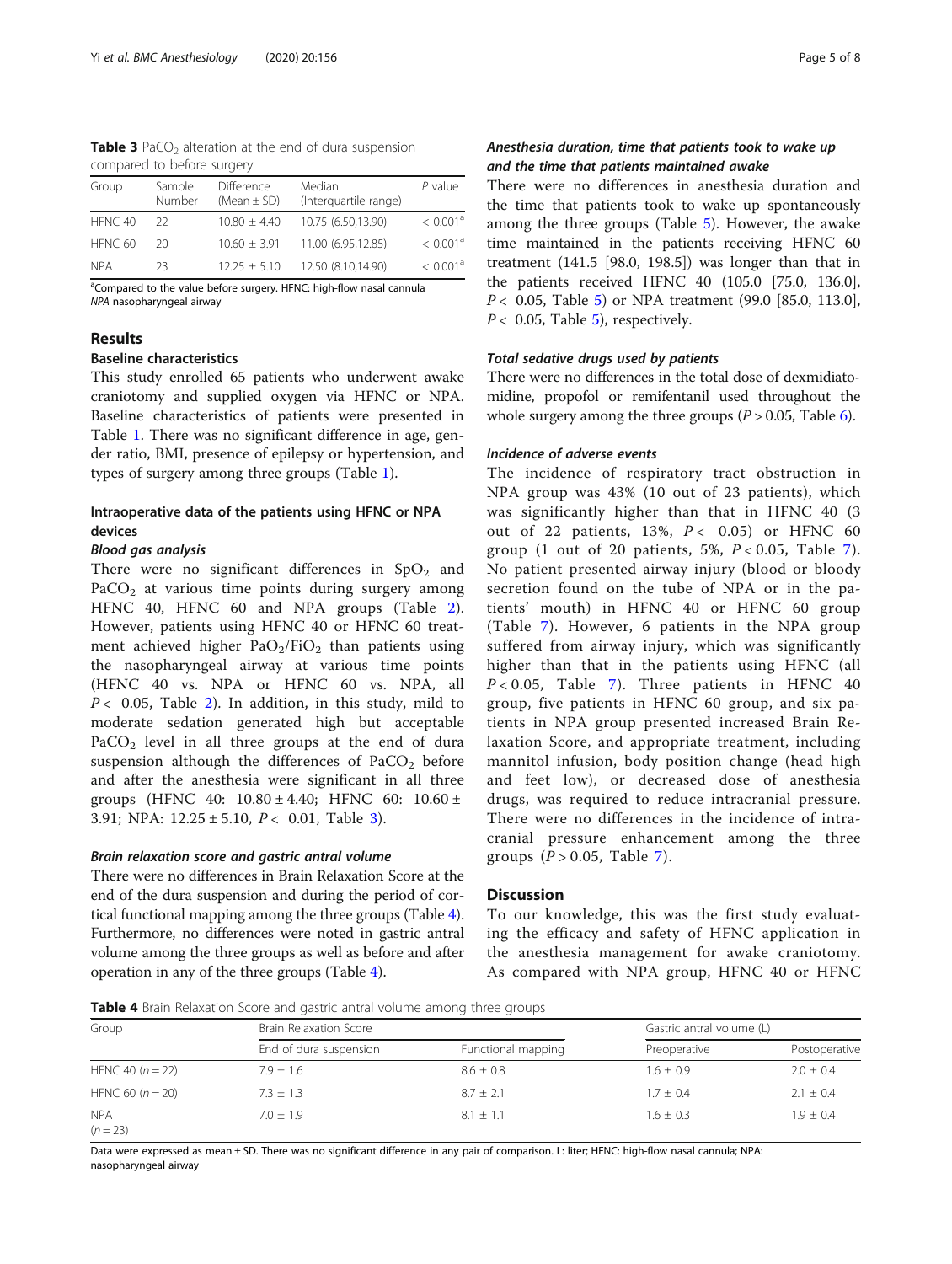| Variables                              | HFNC 40 ( $n = 22$ )  | HFNC 60 ( $n = 20$ ) | $NPA (n = 23)$      |  |
|----------------------------------------|-----------------------|----------------------|---------------------|--|
| Anesthesia Duration (min)              | 366.5 (300.0, 3933.0) | 380 (321.5407.5)     | 385.0 (340.0,404.0) |  |
| Time patients took to<br>wake up (min) | 8.0(6.0, 12.0)        | 7.0(6.0,11.0)        | 8.0(7.0, 13.0)      |  |
| Awakening Duration (min)               | 105.0 (75.0,136.0)    | 141.5 (98.0,198.5)   | 99.0 (85.0,113.0) # |  |

<span id="page-5-0"></span>Table 5 Comparison of anesthesia duration, time that patients took to wake up and the time that patients maintained awake

Data were expressed as median (interquartile range). \*P<0.05 compared with HFNC 40; <sup>#</sup>P<0.05 compared with HFNC 60. HFNC: high-flow nasal cannula; NPA:<br>pasopharyngeal airway nasopharyngeal airway

60 treatment resulted in similar physiological response including intraoperative  $SpO<sub>2</sub>$  and  $PaCO<sub>2</sub>$ , Brain Relaxation Score at the end of dura suspension or during the period of cortical functional mapping, and the gastric antral volume before and after anesthesia. However, both HFNC 40 and HFNC 60 treatments achieved higher  $PaO<sub>2</sub>/FiO<sub>2</sub>$ ratio than NPA did. Furthermore, neither HFNC 40 nor HFNC 60 treatment caused respiratory tract injury while NPA did cause the injury. In addition, less airway obstruction occurred in the patients given HFNC 40 or 60, and longer awake time was observed in the patients with HFNC 60.

In recent years, HFNC has become a world-wide popular strategy in clinical practice for the delivery of humidified and heated oxygen in the treatment of the critically ill patient who requires high inspiratory oxygen therapy [\[9](#page-6-0)]. It has been reported that humidified high flow oxygen may benefit not only mucociliary clearance and mobilization of respiratory secretions [[27,](#page-7-0) [28](#page-7-0)], but also increasing patient comfort and reducing mucus injury [[10,](#page-6-0) [11](#page-7-0), [18](#page-7-0), [23,](#page-7-0) [29](#page-7-0), [30\]](#page-7-0). Furthermore, it does not impede mobility, oral intake, or speaking [\[31](#page-7-0), [32\]](#page-7-0). Consistent with these studies, in the current study, neither HFNC 40 nor HFNC 60 treatment resulted in airway injury, while 26% of patients in NPA group presented airway injury. Furthermore, patients given HFNC 40 or 60 presented lower incidence of airway obstruction as compared with patients given NPA. This advantage of HFNC may be due to the increased nasopharyngeal pressure generated by high flow oxygen. In support of this concept, a similar phenomenon was observed in McGinley's study [[33\]](#page-7-0). They reported that high flow oxygen alleviated obstructive apnea-hypopnea syndrome in 11 patients [\[33](#page-7-0)]. This phenomenon could be associated with the enhanced nasopharyngeal pressure at the

end of exhalation, which resulted in decreased airway subsidence and subsequently relieved respiratory obstruction [[15,](#page-7-0) [34,](#page-7-0) [35](#page-7-0)].

In this study, high flow oxygen generated acceptable PaCO<sub>2</sub> and desired PaO<sub>2</sub>. Although three patients in the HFNC 40 group presented increased  $PaCO<sub>2</sub>$ , it dropped to normal range when the oxygen flow was increased to 60 L/min, indicating that HFNC could generate a certain degree of continuous positive airway pressure (CPAP)-like effect, which depended on both flow rate and mouth position (open versus closed) [[14\]](#page-7-0). Nevertheless,  $PaCO<sub>2</sub>$  level was significantly increased in all three treatment groups at each checking time point without significant differences among the three groups, suggesting PaCO<sub>2</sub> could be affected by multiple factors in addition to the oxygen flow amount, and thus, it should be closely monitored by the Anethesiologist during the process of awake craniotomy.

The intracranial pressure was assessed by surgeons subjectively and expressed as Brain Relaxation Score in this study. During the processes of dura suspending and tumor resection, Brain Relaxation Score in both HFNC groups was maintained at the level that surgeons desired to have, suggesting intracranial pressure was not significantly affected by high flow oxygen inhalation.

In this study, all patients maintained spontaneous breath throughout the surgical process. One of the adverse effects of high flow oxygen inhalation could be gastric discomfort. Therefore, gastric antral volumes before and after anesthesia were compared among the three groups. We found that gastric antral volume did not change after anesthesia in any of the study groups, suggesting that HFNC do not lead to gas accumulation in the stomach and cause gastric discomfort. Furthermore, none of the HFNC patient needed invasive airway device

Table 6 Total sedative medications used for the patients

| Medications           | HFNC 40<br>$(n=22)$ | HFNC 60<br>$(n = 20)$ | <b>NPA</b><br>$(n = 23)$ |
|-----------------------|---------------------|-----------------------|--------------------------|
| Dexmediatomidine (µg) | 76.3 (67.6,83.2)    | 80.5 (59.7102.4)      | 82.0 (63.0,115.0)        |
| Remifentanil (mg)     | 0.43(0.35,0.48)     | 0.39(0.27,0.51)       | 0.45(0.36, 0.56)         |
| Propofol (mg)         | 403.5 (318.0,575.0) | 397.25 (340.0,608.0)  | 442.0 (273.0,500.0)      |

Data were expressed as median (interquartile range). HFNC: high-flow nasal cannula; NPA: nasopharyngeal airway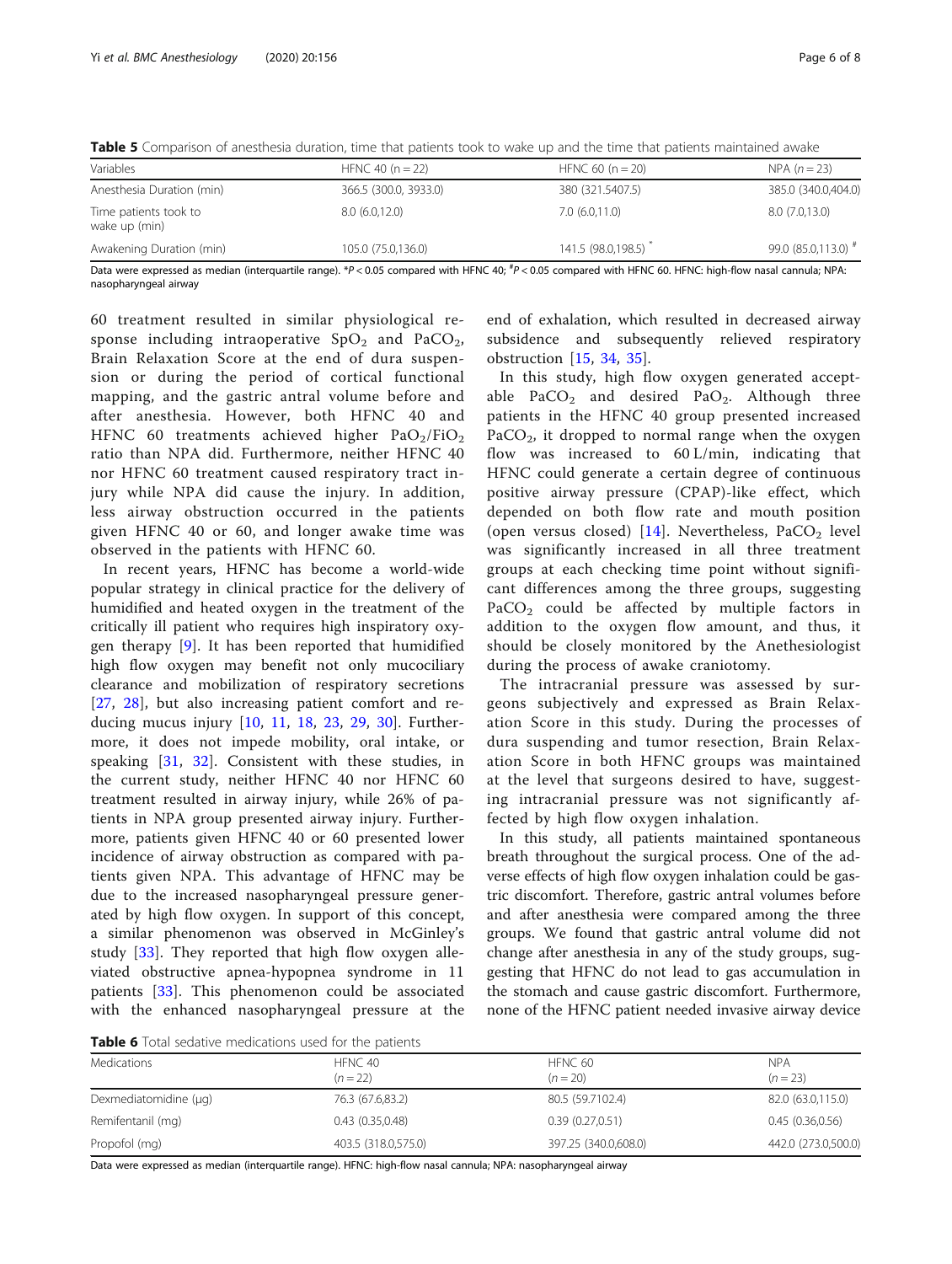#### <span id="page-6-0"></span>Table 7 Incidence of adverse events among three groups

| Adverse events                                           | Variable level | HFNC 40 $(n = 22)$ | HFNC 60 $(n = 20)$ | <b>NPA</b><br>$(n = 23)$ |
|----------------------------------------------------------|----------------|--------------------|--------------------|--------------------------|
| Obstruction of upper airway                              | <b>No</b>      | 19 (86.3)          | 19 (95.0)          | 13 (56.5)                |
|                                                          | Yes            | $3(13.6)^{*}$      | $1(5.0)^{*}$       | 10(43.5)                 |
| Airway injury                                            | <b>No</b>      | 22 (100.0)         | 20(100.0)          | 17 (73.9)                |
|                                                          | Yes            | $0(0.0)^*$         | $0(0.0)^*$         | 6(26.1)                  |
| Requiring treatment for increased Brain Relaxation Score | <b>No</b>      | 19 (86.4)          | 15(75.0)           | 17 (73.9)                |
|                                                          | Yes            | 3(13.6)            | 5(25.0)            | 6(26.1)                  |

\*P < 0.05 compared with NPA. HFNC: high-flow nasal cannula; NPA: nasopharyngeal airway. "Obstruction of upper airway" was defined as no airflow, apnea or snoring due to partial airway obstruction. "Airway injury" was defined as blood or bloody secretion was found on the tube of NPA or in the patients' mouth

during the surgery. To maintain the patient's sedation depth during the surgery, doses of anesthetics were adjusted according to the BIS value and the OAA/S score, which was satisfied by the sugeons and met the requirement of anesthesia management.

We recommended that initial flow rate be set at 40 L/min, which could be increased during the operation, if the patient have upper airway obstruction or other complications. When the upper airway obstruction cannot be relieved by increasing the inspired flow or position adjustment, airway management device (such as nasopharynx or oropharyngeal airway) must be immediately applied.

## Conclusion

The current study demonstrated that application of HFNC 40 or 60 during awake craniotomy resulted in higher ratio of PaO<sub>2</sub>/FiO2, longer awaken time (HFNC 60), but less airway injury or obstruction compared to that of NPA. These findings suggested that nasal high-flow oxygen inhalation device can be safely and effectively used in the anesthesia management for awake craniotomy. However, findings of the current study should be confirmed in the morbid obesity patients in the future.

#### Abbreviations

HFNC: High-flow nasal cannula; LA: Local antiesthetic; BMI: Body mass index; CSA: The cross-sectional area; CPAP: Continuous positive airway pressure

#### Acknowledgments

None.

#### Authors' contributions

HG designed the study and was involved in revising the manuscript. PY and QL were involved in writing the manuscript. PY, QL, ZY, LC, XH, HG collected the data and performed the data analysis. PY, QL, ZY contributed to the interpretation of the data and the completion of figures and tables. All authors reviewed and approved the final version of the manuscript.

## Funding

None.

#### Availability of data and materials

The datasets generated and analyzed during the present study are available from the corresponding author on reasonable request.

## Ethics approval and consent to participate

This study was approved by the ethics committee of Huashan Hospital, Fudan University, Shanghai, China (approval number: KY2018–232) and registered at <http://www.chictr.org.cn/index.aspx> (registration number: CHiCTR1800016621). All procedures performed in studies involving human participants were in accordance with the ethical standards of the institutional and/or national research committee and with the 1964 Helsinki declaration and its later amendments or comparable ethical standards. Written informed consent was obtained from the patents of aged 16 and older. For participants under 16 years old of age, a parent or guardian also signed in the consent form.

## Consent for publication

Not Applicable.

#### Competing interests

The authors declare that there are no conflicts of interest in this work.

#### Author details

<sup>1</sup>Department of Anesthesiology, Huashan Hospital, Fudan University, No.12 Wulumuqi Zhong Road, Shanghai 200040, China. <sup>2</sup>Department of Anesthesiology, Shanghai Jiahui International Hospital, Shanghai 200000, China.

#### Received: 22 September 2019 Accepted: 15 June 2020 Published online: 27 June 2020

#### References

- 1. Sahjpaul RL. Awake craniotomy: controversies, indications and techniques in the surgical treatment of temporal lobe epilepsy. Can J Neurol Sci. 2000;27 Suppl 1:S55–63 discussion S92–56.
- 2. Skucas AP, Artru AA. Anesthetic complications of awake craniotomies for epilepsy surgery. Anesth Analg. 2006;102(3):882–7.
- 3. Picht T, Kombos T, Gramm HJ, Brock M, Suess O. Multimodal protocol for awake craniotomy in language cortex tumour surgery. Acta Neurochir. 2006; 148(2):127–37 discussion 137-128.
- 4. Sivasankar C, Schlichter RA, Baranov D, Kofke WA. Awake craniotomy: a new airway approach. Anesth Analg. 2016;122(2):509–11.
- 5. Murata H, Nagaishi C, Tsuda A, Sumikawa K. Laryngeal mask airway supreme for asleep-awake-asleep craniotomy. Br J Anaesth. 2010;104(3):389–90.
- 6. Deras P, Moulinie G, Maldonado IL, Moritz-Gasser S, Duffau H, Bertram L. Intermittent general anesthesia with controlled ventilation for asleep-awakeasleep brain surgery: a prospective series of 140 gliomas in eloquent areas. Neurosurgery. 2012;71(4):764–71.
- 7. Cai T, Gao P, Shen Q, di Zhang Z, Yao Y, Ji Q. Oesophageal naso-pharyngeal catheter use for airway management in patients for awake craniotomy. Br J Neurosurg. 2013;27(3):396–7.
- 8. Audu PB, Loomba N. Use of cuffed oropharyngeal airway (COPA) for awake intracranial surgery. J Neurosurg Anesthesiol. 2004;16(2):144–6.
- 9. Zhang J, Lin L, Pan K, Zhou J, Huang X. High-flow nasal cannula therapy for adult patients. J Int Med Res. 2016;44(6):1200–11.
- 10. Spoletini G, Alotaibi M, Blasi F, Hill NS. Heated humidified high-flow nasal oxygen in adults: mechanisms of action and clinical implications. Chest. 2015;148(1):253–61.